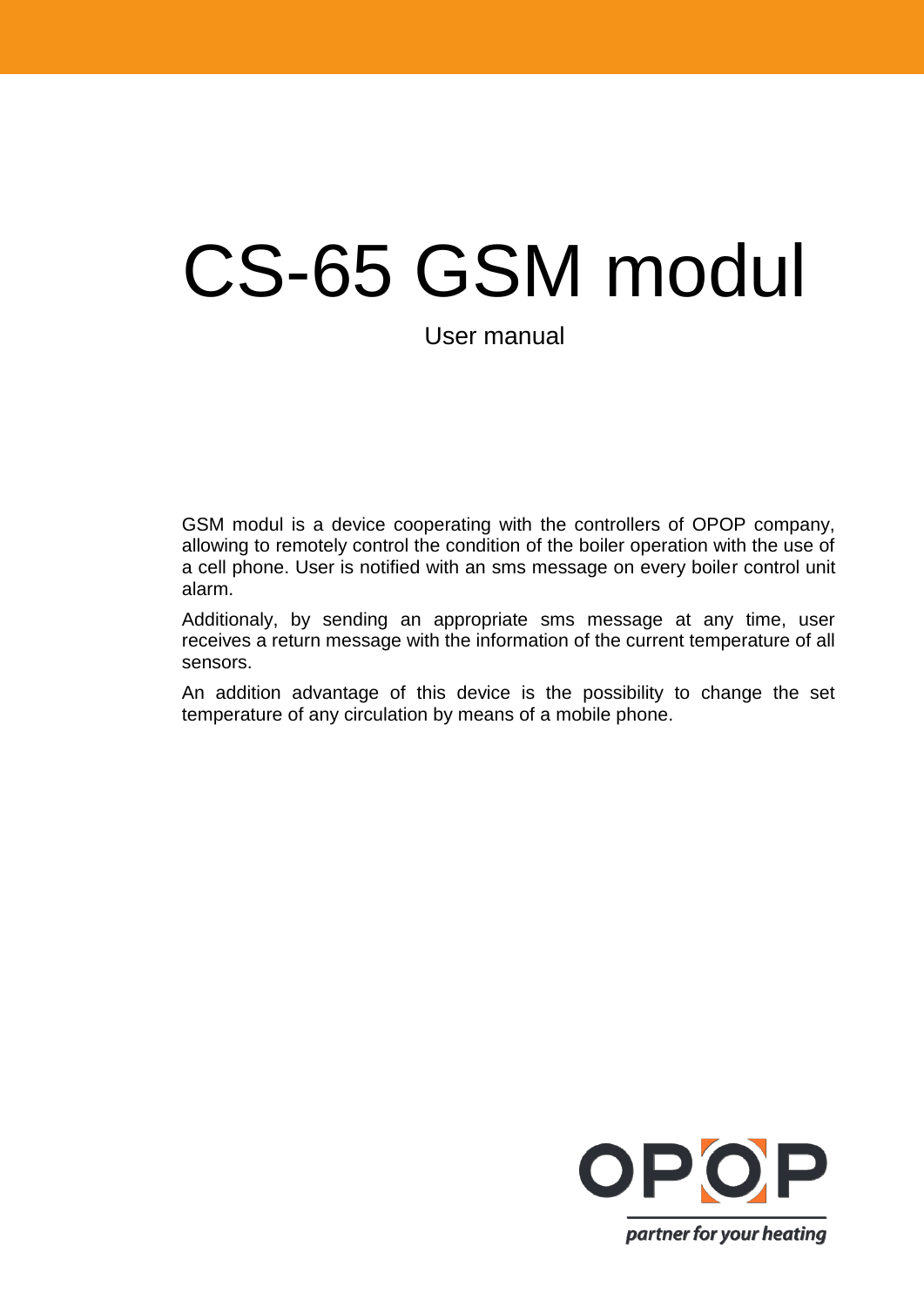# **INDEX**

| 3 <sup>1</sup>          |     |  |
|-------------------------|-----|--|
| $\overline{\mathbf{4}}$ |     |  |
| 5                       |     |  |
|                         |     |  |
|                         |     |  |
|                         | 5.3 |  |
| 6                       |     |  |
|                         |     |  |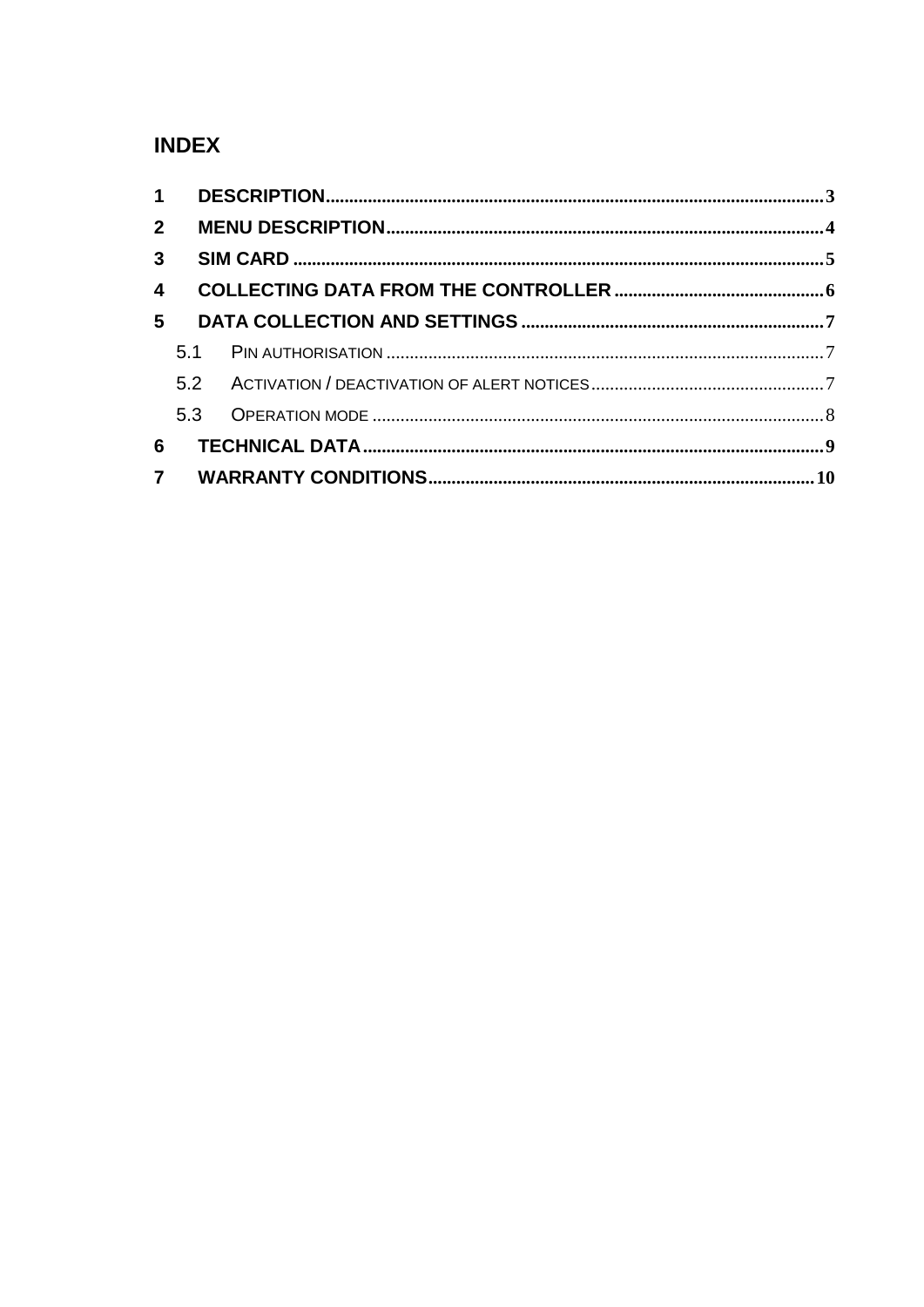#### <span id="page-2-0"></span>**1 DESCRIPTION**



- 1. Menu screen
- 2. Antenna GSM
- 3. PLUS fitting
- 4. MINUS fitting
- 5. Entering the MENU, confirming the settings
- 6. EXIT, cancelling the settings
- 7. Voltage output, Imput contact cennectors, Two sensor connectors
- 8. Plug for communication with Control unit v8
- 9. Power supply 9V/DC

During the installation and operation of GSm modul, the following safety principles must be observed:

- 1. All installation works should be performed after disconnecting voltage.
- 2. Before activating the modul, it should be checked whether, in the vicinity, there is no device susceptible to GSM network radio frequency signals such as e.g. electronic medical apparatus.
- 3. It is required to strictly observe the prohibitions concerning mounting the module in areas labelled with a ban on using devicesemitting radio waves.
- 4. Modul can influence heart simulators, so it is advisable that the distance between the working module and the heart simulator was over 20 cm.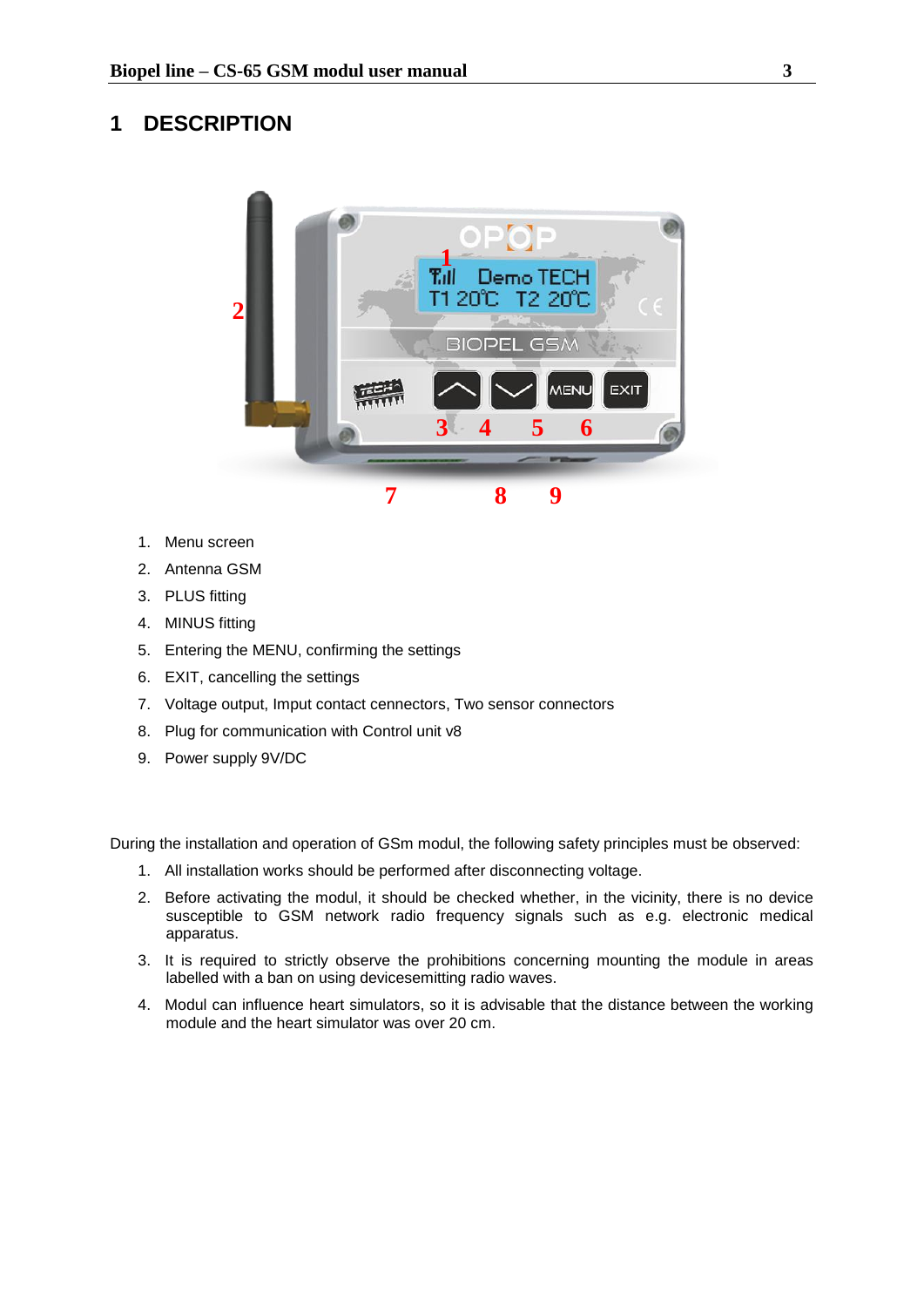#### <span id="page-3-0"></span>**2 MENU DESCRIPTION**



You can find detailed menu description below, when you go through this user manual. Read all instruction below to successfully activate GSM modul and use it without any problems.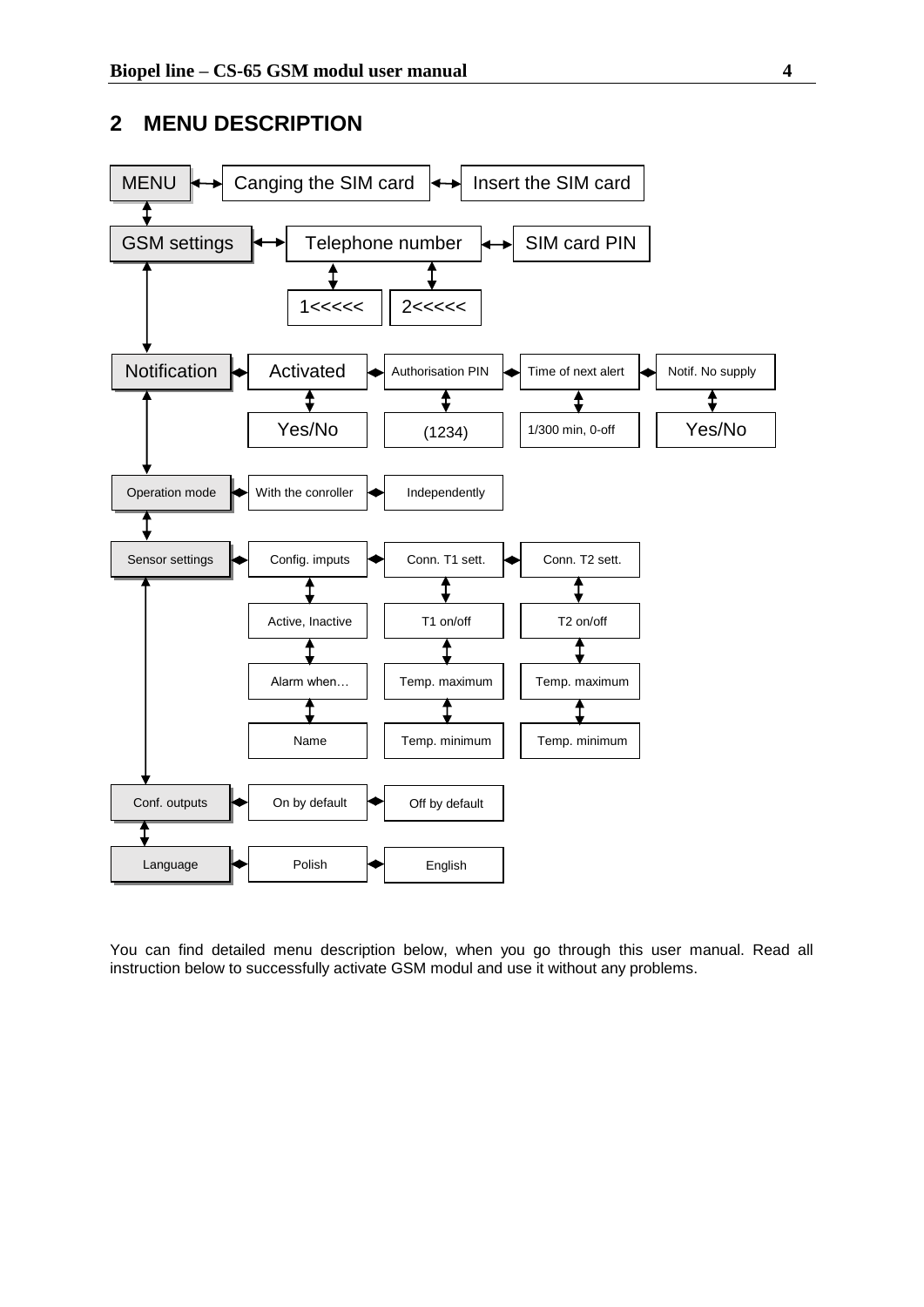#### <span id="page-4-0"></span>**3 SIM CARD**

GSM modul will not operate without a correctly inserted and configured SIM card. In the case when the module detects no sim card, it will switch to standby mode, waiting for a card to be inserted. The SIM card may be inserted ONLY at the time when the controler screen displays the text:

*Insert a card - Press the button*

In the case of changing the sim card during module operation, use the option in the module menu:

*Change the sim card* 

After selecting this option, module will switch to standby mode, waiting for the card to be changed, wait for a message (as above). To insert the card, unscrew four fixing screws and open the casing.

After inserting the sim card, press any button, the module will activate and initiate a new card. If the new card requires entering the pin code, you will be asked to enter the code. The module will remember the code and in the case of restarting, it will use the pin saved in the memory.

Sim card pin can be set in the menu:

*GSM settings - Sim card pin*

The sim card is not masked in the module menu, in the event of using the card for a different purpose, pin code should be changed to a new one!

Replacement of the sim card in a different manner may result in damaging the module!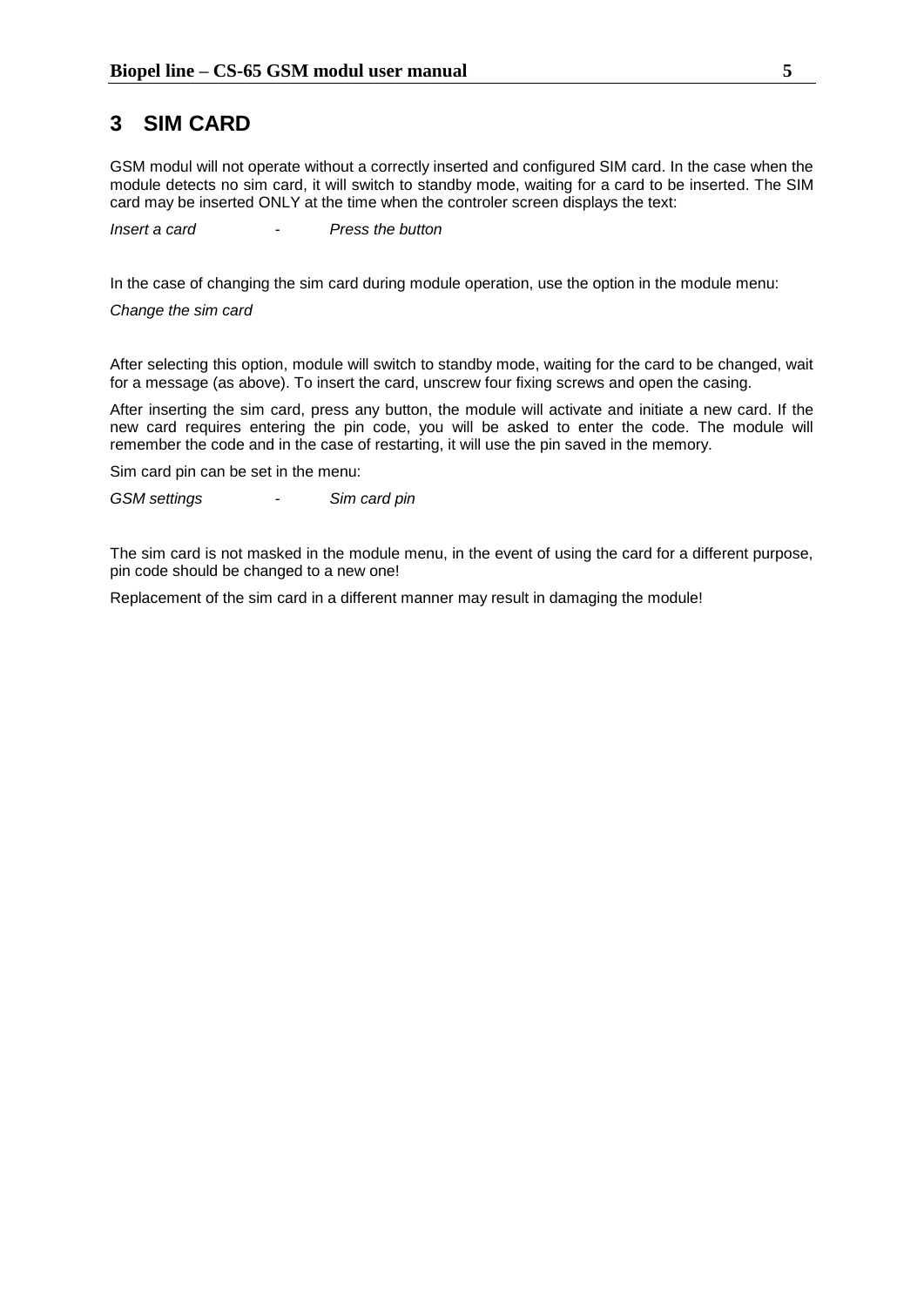#### <span id="page-5-0"></span>**4 COLLECTING DATA FROM THE CONTROLLER**

Modul has to be connected to RS output which is located on the Connection board of Biopel boiler. After connecting the modul by communication cable you have to activate it in controller installer menu.

Go to the menu of control unit v8, select Plumber settings, GSM module and than Activated.

After correct connection with controller a valid parameters are received. These parameters may be sent back by the module, upon request, in the formo f an sms message to the user. The sms is sent to any authorised phone number.

After sending the authorisation pin to the module phone number, data with controller working parameters will be sent back.

The quantity and type of sent data depend on settings and operation mode of the controller. Particular parameters are displayed in a new line, the phrases are separated with spaces (the ordinal number is always separated by space from the set one).

To change the setting of boiler temperatures using a mobile phone, sen dan sms message to the module phone number with the following content:

| Pin authorisation | space no. | Space value |    | ÷. |
|-------------------|-----------|-------------|----|----|
| (9999)            |           |             | 65 |    |
| (7645)            |           |             | 60 |    |

Namely: 9999 1 65; 2 60;

This command (if authorisation pin is set to 9999) will change the set CH temperature to 65°C and set HWT to 60°C.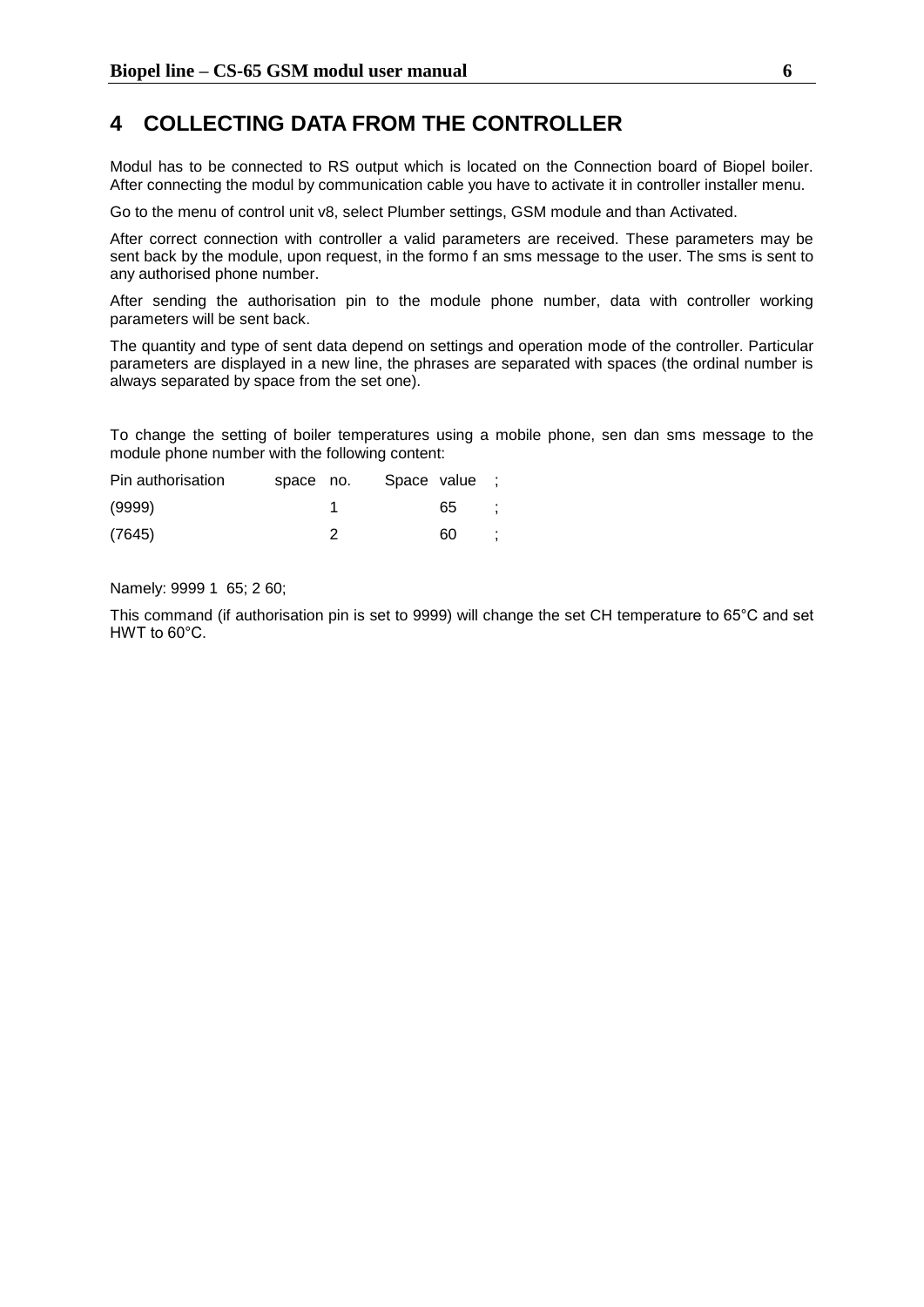#### <span id="page-6-0"></span>**5 DATA COLLECTION AND SETTINGS**

#### <span id="page-6-1"></span>**5.1 Pin authorisation**

User can at any time change the authorisation pin by sending an sms message to the module phone number in the format:

| Current pin authorisation | space pin |     | space new pin authorisation |
|---------------------------|-----------|-----|-----------------------------|
| 1234                      |           | pin | 9999                        |

Namely: 1234 pin 9999

A message of this type will changethe module authorisation pin from 1234 to 9999 and will send the return sms with the current working parameters of the boiler.

The authorisation pin is intended for changing settings and working modes of the module. It is not recommended to disclose it to third persons.

#### <span id="page-6-2"></span>**5.2 Activation / deactivation of alert notices**

User can, at any time, acivate or deactivate sending of alert information from module by sending to the module phone number a message in the format below:

| Current pin authorisation | space command |
|---------------------------|---------------|
| 1234                      | off           |

Namely: 1234 off

A message of this type will deactivate sending alert messages from the module. Sending messages in this forma tis equivalent to switching the option in the module menu:

*Notification – Activated – No*

Or you can activate alert messages by sending an smsm message to modul phone number:

Current pin authorisation space command 1234 on

Namely: 1234 on

A message of this type will activate sending of alert messages from the module. Sending messages in this forma tis equivalent to switching the option in the module menu:

*Notification – Activated – Yes*

If notification is activated, the user should set the frequency of cyclical receipt of sms messages ith current parameters of sensors after the alarm occurrence:

*Notification – Time of next alarm – 0 – 300 min*

In the case of selecting 0 value, the alarm cyclical reminder function shall be inactive.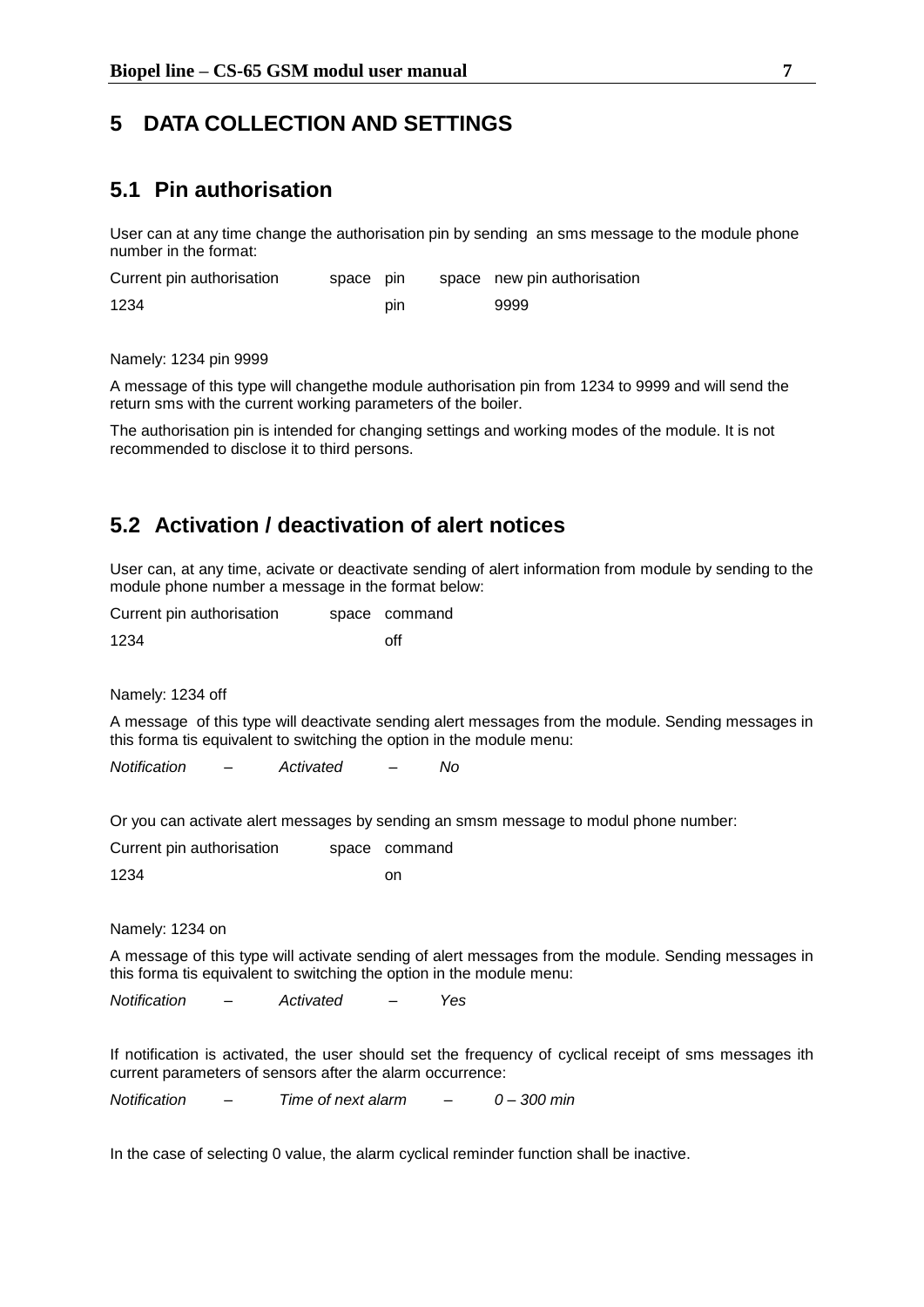### <span id="page-7-0"></span>**5.3 Operation mode**

User has the possibility of selecting the type of incoming information messages. In the menu:

*Operation mode*

After selecting the option:

*Independently*

Incomming sms information messages will contain only the data from active contact and temperature sensors.

After selecting the option:

*With the controller*

Incomming sms information messages will contain data both from the boiler controller and from active contact and temperature sensors.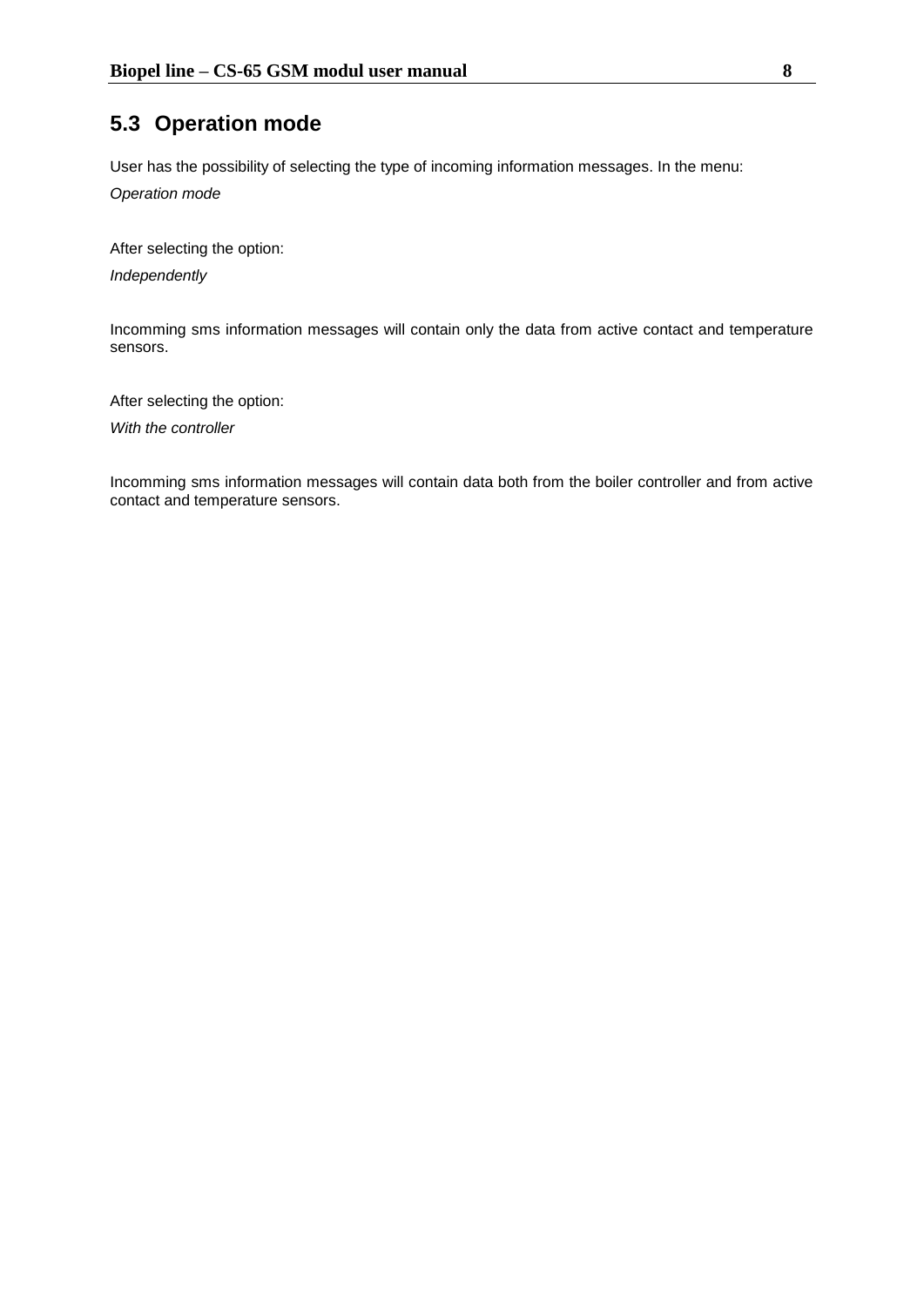#### <span id="page-8-0"></span>**6 TECHNICAL DATA**

| Power supply 9V / DC                   |     |                         |
|----------------------------------------|-----|-------------------------|
| Power consumption                      | 2W  |                         |
| Ambient temperature $5 - 50^{\circ}$ C |     |                         |
| Scope of alert temperature settings    |     | $-10$ to 85 $\degree$ C |
| Messurement error                      | 1°C |                         |
| Communication cable lenght             | 2m  |                         |

Modul is equipped with a Li-ion battery. It is accepted to replace the battery only with the one which meets the below specification. Incorrect inserting of the battery can cause damage to the battery or device.

Type: 1044

Capacity: 600MAh

Voltage: 3.7V

Built in PCB protection against excessive discharging, overcharging or short circuit.

Dimensions: diameter 10.04mm, lenght 46.75mm

During replacement pay spacial attention to polarisation.

Battery should be used only in accordance with its intended use.

Never use a battery which is damaged or waste.

Short circuit of the poles is not accepted. This can take place accidentally. Clamp short circuit can cause damage to the battery or to the device connected to it.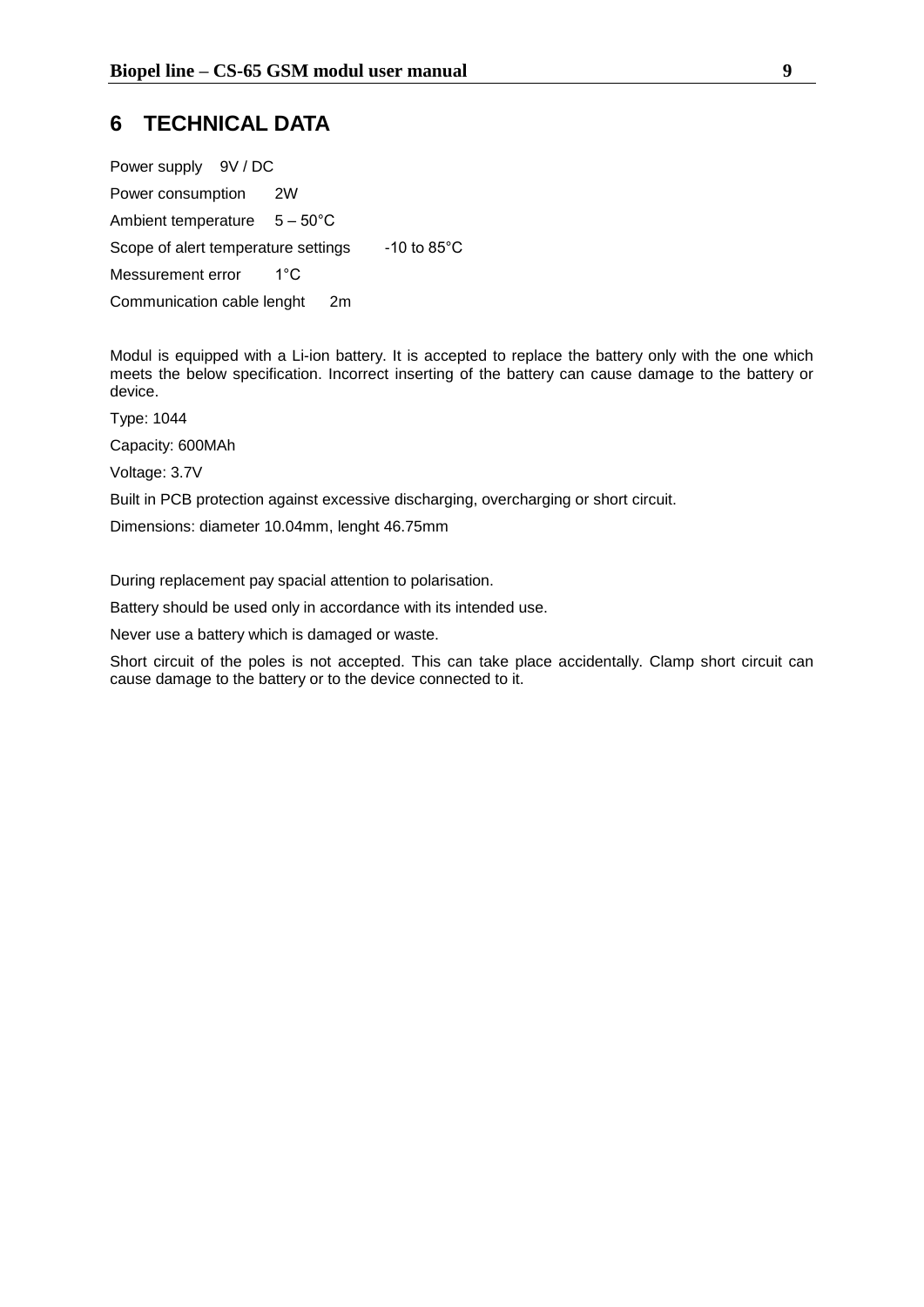## <span id="page-9-0"></span>**7 WARRANTY CONDITIONS**

#### **GSM modul CS-65 for Biopel control unit v8**

**Manufacturer:** OPOP spol. s r.o., Valašské Meziříčí, Czech republic

**Tel.:** 00420 571 675 589, **fax.:** 00420 571 611 225

#### **Warranty conditions:**

This warranty certificate includes a certificate of quality and completeness. The manufacturer certifies that the product is inspected and meets its design specifications and EN 303-5. For quality, function and we guarantee the boiler for 24 months from the date of sale to the consumer, no longer than 30 months after expedition from the factory and in a way that demonstrably result of defects due to faulty materials, faulty design, faulty design or removed as soon as at our expense, provided that the boiler:

• it is in normal condition according to the Instruction manual

• is connected to a chimney according to CSN 73 4201:1989

• is not damaged mechanically (no unauthorized interference with the exception of interference allowed in the instructions)

- chimney draught must match the value listed in the table. 2, according to the type of boiler
- consumer complaints submitted with the application of this warranty certificate duly completed
- complying with the manufacturer's instructions for the use of pressure expansion vessels

#### Note:

When a fault is always necessary to submit the warranty certificate, give the exact address and the circumstances under which the defect occurred. The manner and place of repair will be decided in our company.

Date and stamp of manufacturer:  $\Box$ 

Date of sale:  $\Box$